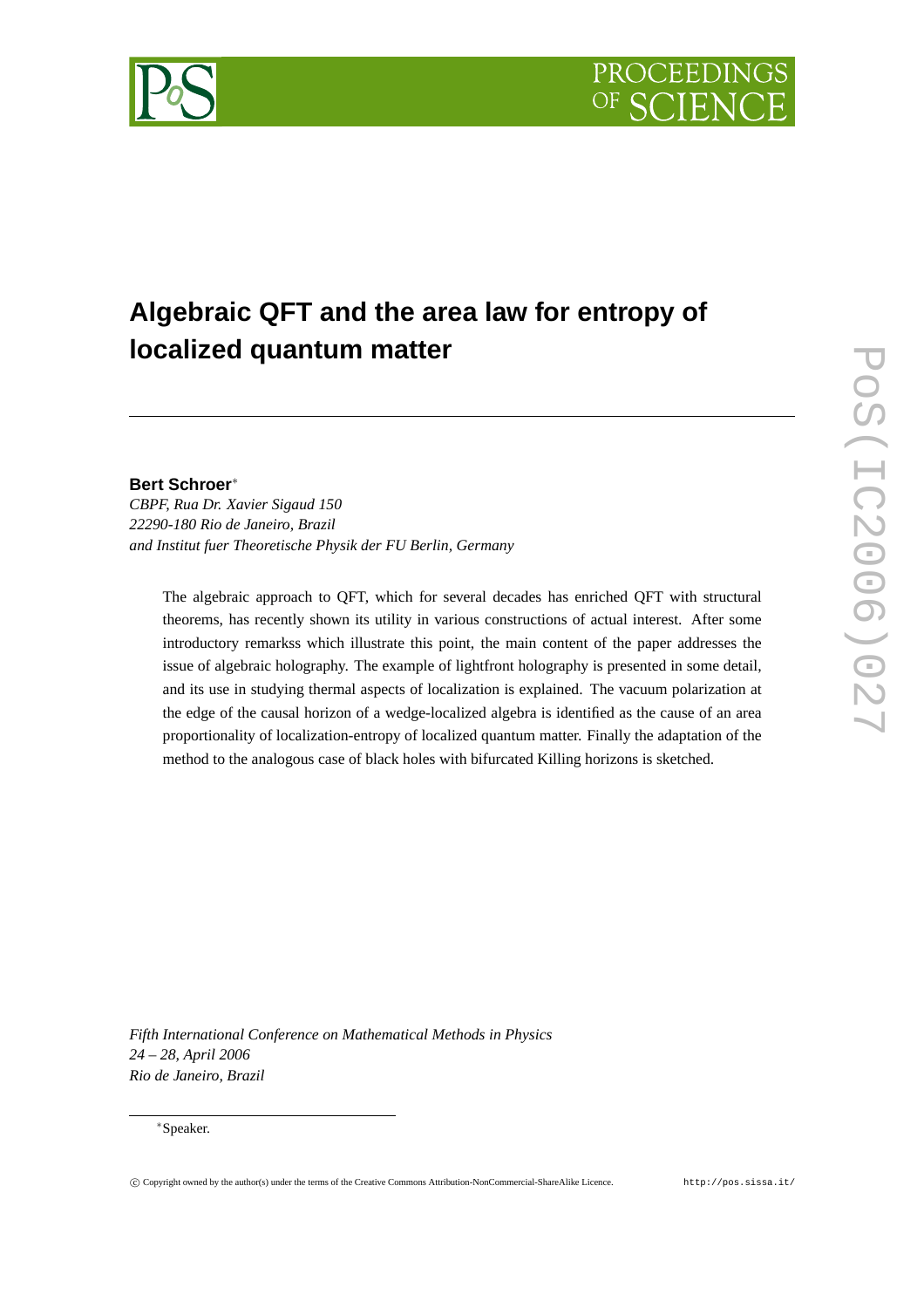#### **1. Motivations for an alternative approach to QFT**

Looking at the present particle physics scene one may get the impression that besides string theory and loop quantum gravity there are no other worthwhile fundamental alternatives for a post standard model particle physics.

There exist however of *a third way* whose pursuit neither requires to wait for the moment when new experimental data resolve a theoretical impasse ( in the present situation the problems around the Higgs particle and the fate of supersymmetry), nor does it involve the risks of getting lost in the blue yonder of highly speculative ideas.

This third way consists in expanding the conceptual basis of QFT in order to explore other directions. Although one has a good knowledge of the underlying principles and of its conceptual and mathematical setting, QFT in contrast to QM remains a hugely unfinished project. The rapid progress particle physics enjoyed during several decades of the last century has left huge gaps of knowledge with many important problems having been left on the wayside. In fact it is surprising that by only knowing a perturbative approach, whose conceptual status is still shrouded in doubts as a result of arguments pointing to the divergence of the perturbative series, one nevertheless was able to find the standard model whose descriptive precision (after observationally fixing its many free parameters) leaves nearly nothing to be desired. This third way was always available, but in good times of the past, when ideas supported by the standard Lagrangian computational methods led to a lot of progress, there was no strong motivation to explore the intrinsic logic of QFT and to look for alternative directions. Our knowledge has mainly been obtained by canonical or functional integral quantization of classical objects, i.e. by a parallelism to a world of classical field theory, or in the words of one of the the protagonists of field quantization Pascual Jordan, with the help of "classical crutches" [[1](#page-10-0)].

The research of some dedicated individuals over several decades gradually led to an autonomous setting of QFT which is generally referred to as algebraic QFT (AQFT) or local quantum physics (LQP) [\[2\]](#page-10-0). It was quite successful in obtaining various observable properties from a few fundamental principles and to get a conceptually consistent finite formulation of perturbative renormalization [[3](#page-10-0)]. But on the whole its main role was more that of a critical corrective than of a catalyzer for new discoveries. The present crisis in particle physics, in particular the stagnation in attempts in understanding the problems which the standard model (SM) left behind after its impressive initial success, ask for a fresh look at an alternative conceptual setting of QFT. It seems that the formulation of QFT which was instrumental in its discovery, namely that in terms of Lagrangians and gauge symmetries, is not well suited to address the many new problems which arose from its perturbative exploration.

Since there are growing doubts about the existence of an autonomous "gauge principle" in QFT (the use of gauge invariance as a technical tool in perturbative renormalization remains unaffected), it is important to know whether the locality principle in conjunction with renormalizability requires interacting massive vectormesons to be accompanied by scalar particles. Clearly the Lagrangian setting is not a good point of departure for investigating fundamental problems of this kind; the best one can do in the standard setting is to start with coupled *massive* vectormesons and verify that without introducing additional scalar particles (the Higgs field, but without its characteristic vacuum expectation) the BRST gauge formalism would not work i.e. the cohomological descend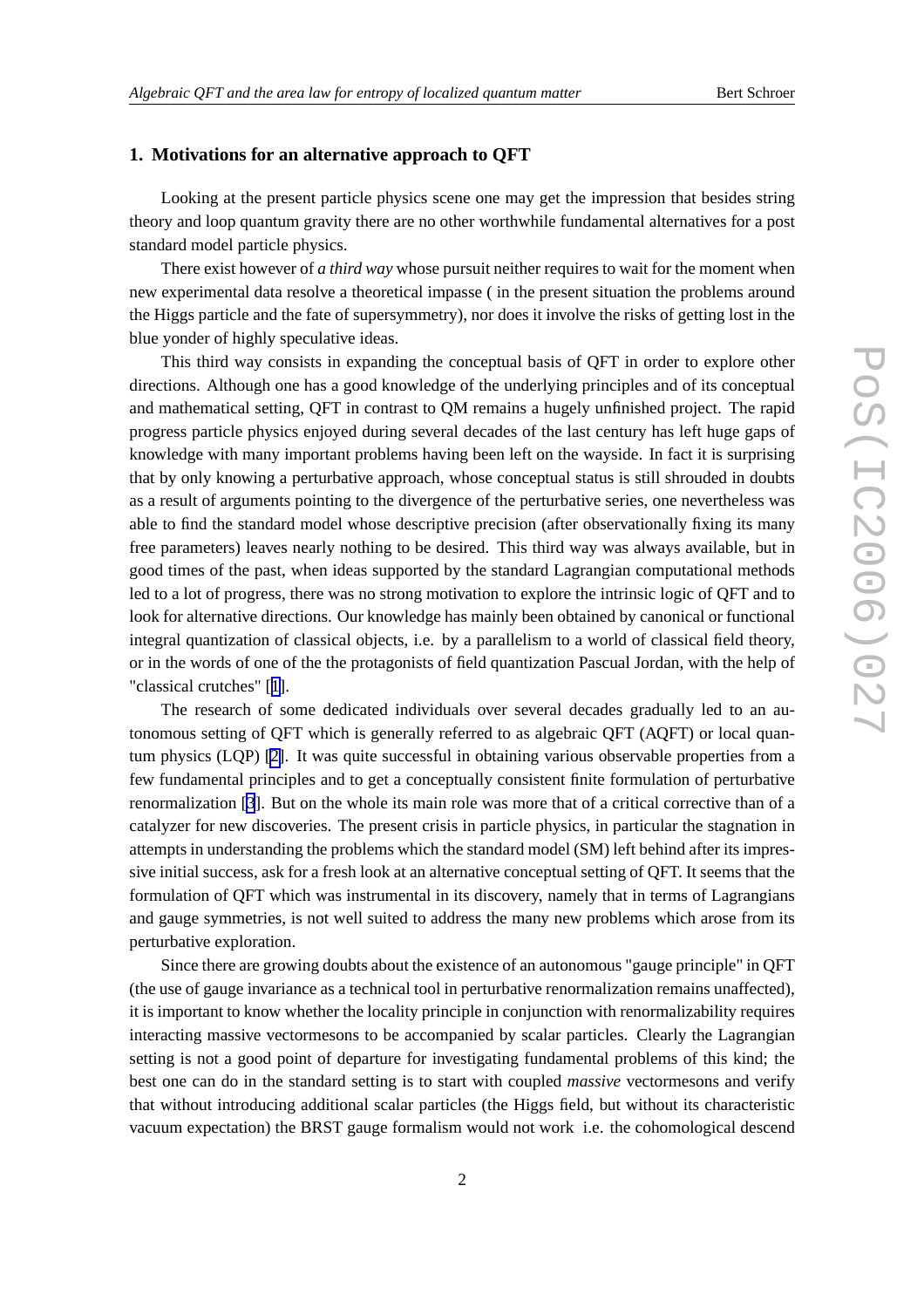to a ghostfree covariant Hilbert space description would fail [[4](#page-10-0)]. But a structural argument based on a formalism which relies on unphysical and nonobservable concepts as ghosts is not trustworthy; If we want to heed Heisenberg's message about the importance of staying with observables in fundamental arguments of QT, we are forced to look at an alternative ghostfree implementation of interactions for particles of spin  $> 1$ .

The Wigner representation theoretical approach for the Poincaré group turned out to be a good starting point for a ghostfree description. Among the positive energy representations in  $d=3+1$ there are two zero mass families whose associated QFT cannot be described in terms of pointlike covariant fields. One family is associated with the so-called continuous spin representations which are characterized by a continuous-valued invariant of the Wigner "little group" of a lightray; the second is the finite helicity family to which the photon and the (still elusive) graviton belong. To be more precise, in the finite helicity case it is not the field strength (electromagnetic field strength, the linearized Riemann tensor field strength,...) which forces one to go beyond point-like localized fields, but rather the "potentials" of these field strengths. One knows from the experience with QED that one needs the potentials for the formulation of interactions and there are even intrinsic theoretical reasons for their introduction [\[5\]](#page-10-0). As a consequence of a well-known representation theoretical no-go theorem concerning covariant point-like localized vectorpotentials in the physical representation space, one is forced to relax the localization aspect. One finds that the best one can do in a Wigner-Fock space is to construct covariant fields  $A<sub>u</sub>(x, e)$  which are localized on a semi-infinite string  $x+\mathbb{R}_+e$  (where *e* is a spacelike unit vector) [[5](#page-10-0)]. Their commutator is "stringlocal" i.e. vanishes only if the two strings do not enter their respective causal influence regions. These string-like localized potentials transform covariant under the unitary Wigner representation of the Poincaré group. This field fluctuates simultaneously in *x* and in the space-like direction *e*, i.e. *e* is not an additional parameter with a fixed value, but rather behaves like a localization point in a  $d=2+1$  de Sitter spacetime. Apart from its participation in the Poincaré transformations, the *e* are reminiscent of the axial gauge. But whereas the interpretation of *e* as a gauge causes nasty infrared problems, taking into account its singular fluctuating nature (distribution in *e*) leads to informations of how to treat this dependence properly. Since part of the vacuum fluctuations are transferred to  $e$ , the short distance dimension in  $x$  is reduced to 1, i.e. the string-localized potential has the same short distance behavior as the point-like potential in the BRST ghost setting. This idea of constructing short-distance improved string-localized free fields works also in the case of massive vectormesons when there is no representation theoretical reason for their introduction. If it would be possible to formulate a renormalized perturbation theory for string-like localized massive vectormesons, one would have a conceptually clear starting point to clarify the possible necessity for additional physical degrees of freedom of the Higgs type. The *e*-independence would then play the role of the gauge invariance in the BRST formalism; but since *e*-independence means locality, the gauge principle would be replaced by the more fundamental locality principle and the discussion about the necessity of Higgs degrees of freedom would be shifted to a more conceptual level than that obtained from the setting of Lagrangians and functional integrals. More remarks on the use of string-localization can be found in the contribution by J. Mund to this conference. In the present context it only served to illustrate that there are important problems for which the representation theoretic or algebraic setting opens new avenues which are not available with Lagrangians and functional integrals.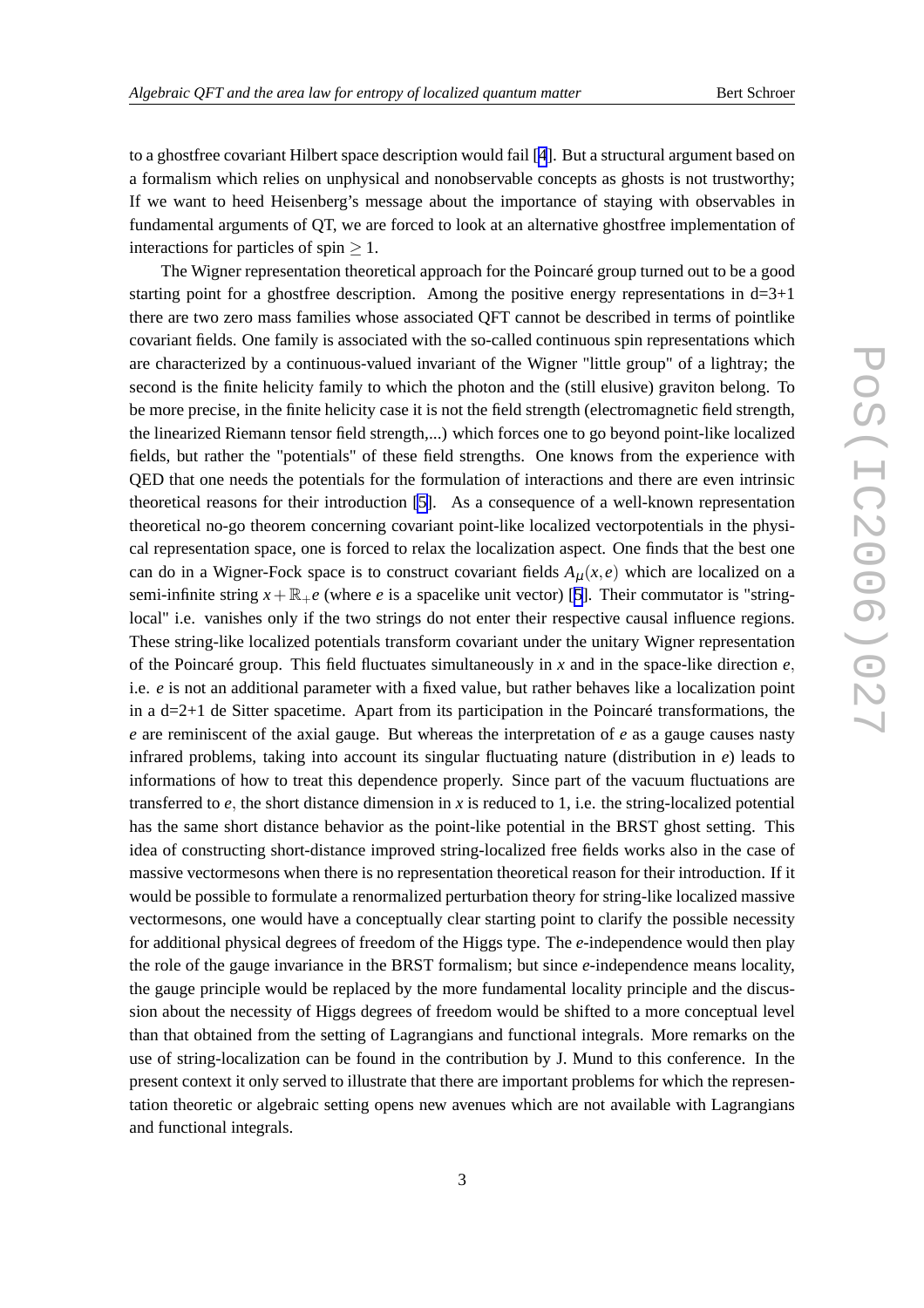The most impressive illustration of the power of alternative conceptual ideas originating from AQFT comes from the recent solution of the old problem of how to incorporate quantum matter into general relativity, more precisely how to extend Einstein's principle of local covariance to QFT in curved space time (CST). Since the obstruction against local diffeomorphism covariance comes from the inherent global aspects of quantum states, the important step was to find a way to separate the construction of the operator-algebraic aspects from that of states. Clearly the standard functional integral formalism which aims at correlation functions, i.e. at expectation values of operators in a globally invariant vacuum states, is not a good starting point for theories in which *local diffeomorphisms* play a role. The search for a better formulation started with the problem of defining the correct locally covariant Wick-products of free fields in curved spacetime, in particular with the search for a quantum energy-momentum tensor which only depends on the spacetime in the neighborhood of its point of definition [[7](#page-10-0)]. The standard "split point" method of taking the product of free fields at different points and subtracting its expectation in a suitable state before taking the limit of coalescing points did not work since every state introduces an undesired dependence on global properties of spacetime.

After more than one decade of conceptional innovative mathematical work, a highly satisfactory framework was finally found. Its solution requires to take a new view about the basics of QFT [[6](#page-10-0)]. Whereas in the algebraic setting of QFT as originally proposed by Haag and elaborated over several decades by many authors [[2](#page-10-0)] the starting point was a system of operator algebras indexed by subregions of a fixed spacetime, the quantum implementation of local covariance requires to do this simultaneously on all physically admissible spacetimes. This is because Einstein's local covariance principle demands that the physics of two admissible isometric diffeomorphic patches on two different globally hyperbolic Lorentz manifolds is isomorphic; by only allowing operations restricted to those patches one cannot decide in which world one is living. In this way QFT in curved spacetime becomes a functorial concept between a suitable category of Lorentz manifolds and a category of suitably defined operator algebras. As it should be, the old setting of AQFT in Minkowski spacetime is a special case; in mathematical terms, the Haag-Kastler axioms re-emerge from the new functorial setting.

One would expect that such an important discovery should rapidly become part of the general scientific discourse, but in this case this did not (yet?) happen. Perhaps it is one aspect of the present crisis that the euclidean setting which is important for making mathematical sense of functional integral has gained prominence among physicists inspite of its limited physical applicability; many particle physicists who are familiar with euclidean methods (and use them even outside their range of applicability in theories involving gravity) have only a very rudimentary knowledge of those operator algebraic structures as they are used in the formulation of the new local covariance principle. But there can be no doubt that this new algebraic setting which implements the local covariance principle is the most important paradigmatic change within QFT after the theoretical discovery of black hole radiation. In [[10\]](#page-10-0) the reader finds interesting remarks how to get from local covariance to diffeomorphism invariance (background independence) which is believed to be a characteristic property of quantum gravity. These observations raise questions about the validity of claim that gravity is incompatible with the principles of quantum theory, which is the main motivational argument for string- and loop- gravity.

In the next section I will present some aspects of recent work on a related subject namely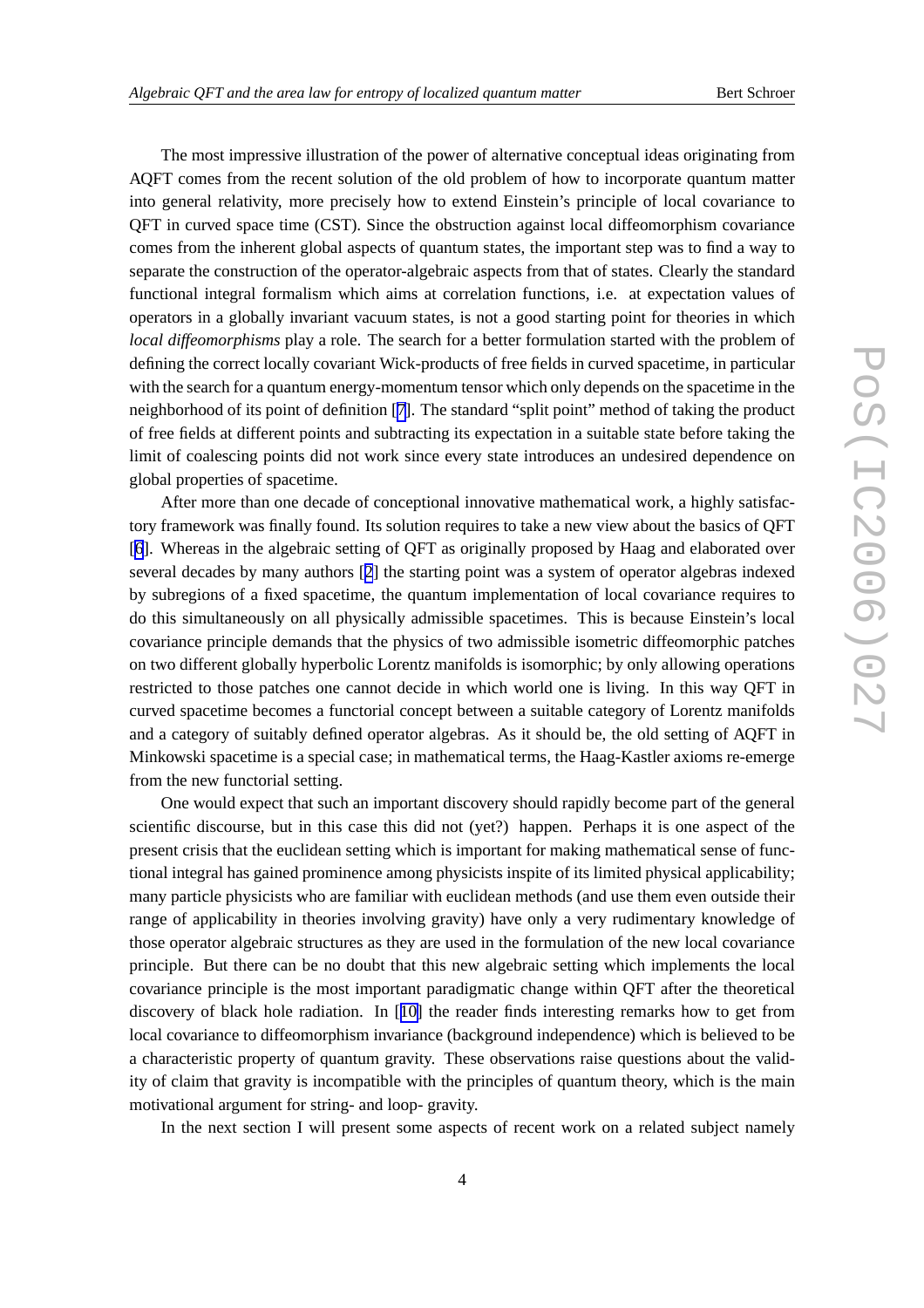algebraic holography and localization-entropy which may be relevant for black hole physics.

## **2. Remarks on lightfront holography**

In the algebraic setting of QFT the concept of *holographic projection* on null-surfaces means the replacement of the system of subalgebras, which are associated with subregions in the bulk, by a new system of subalgebras which are indexed with respect to subregions of its causal horizon. Hence If one, following Leibniz, considers spacetime as an ordering device for (quantum) matter, holography amounts to a change of the ordering device while maintaining the material substrate.

The best studied case is the lightfront holography [\[8\]](#page-10-0) which starts from the geometric fact that the light front *LF* is the linear extension of the upper horizon of a fixed wedge *W* region (all regions are open). The  $x_0 - x_3$  wedge is defined as the region  $W = \{|x_0| < x_3\}$  with the transverse spatial coordinates remaining unrestricted. The aim is to construct a system of subalgebras indexed by subregions on its (always upper) boundary ∂*W*. The concept which mediates between the bulk in *W* and its holographic projection on ∂*W* is the *causal shadow property* of the algebraic approach. It states that an operator algebra associated with a region  $\mathcal O$  is equal to that associated with the (generally larger) causally completed region  $\mathcal{O}''$  (taking twice the causal disjoint). Since *W* is the (past) causal shadow of ∂*W* (every signal which passes through ∂*W* must have traversed *W*), one identifies the algebra belonging to the characteristic surface  $\partial W$  with that of *W* i.e.  $\mathscr{A}(\partial W)$  ≡  $\mathscr{A}(W)$ . The linear extension of  $\partial W$  is a lightfront LF with  $\mathscr{A}(LF) = \mathscr{A}(M)$  since its causal shadow is the full algebra of Minkowski spacetime. The only smaller regions in *LF* which cast an ambient causal shadow are horizons of wedges i.e. of those wedges which have their horizon on *LF*. The aim of hologaphy on *LF* is to construct a coherent system of subalgebras  $\mathscr{A}(\mathscr{O}) \subset \mathscr{A}(\partial W) \subset \mathscr{A}(LF)$ where  $\mathscr{O} \subset \partial W \subset LF$  are regions which do not cast causal shadows; the important tool is the formation of intersections of algebras, starting from the wedge algebras in the bulk.

The symmetry group  $\mathscr G$  of LF is a 7-parametrig subgroup of the 10-parametric Poincaré group, consisting of lightray translations, dilations (the *LF* projections of the W-preserving boost), linear transformations of the coordinate directions in the transverse space  $\mathbb{R}^2 \subset L^2$  (resulting from the *LF* projection of the 3-parameter Wigner little group which leaves the lightray invariant) as well as transverse translations. The local subalgebras  $\mathscr{A}(\mathscr{O})$ ,  $\mathscr{O} \subset LF$  of the holographic projection on LF are obtained by successive steps involving intersections of wedge algebras obtained from *W* by the application of  $\mathscr{G}$ .

Let us briefly look how this is done. Let *W* be the  $x_0 - x_3$  wedge which is invariant under  $x_0 - x_3$  boosts. Consider a family of wedges  $W_a$  which are obtained by sliding the *W* along the  $x_+ = x_0 + x_3$  lightray by a lightlike distance  $a > 0$  into itself. The region on *LF* consisting of those points on  $\partial W_a$  which are spacelike to the interior of  $W_b$  for  $b > a$  is denoted by  $\partial W_{a,b}$  and consists of points  $x_0 = x_3$ ,  $x_+ \in (a,b)$  with an unlimited transverse part  $x_\perp \in R^2$ . These regions are slabs on  $LF$  with the full  $\mathbb{R}^2$  transverse extension. To get to regions of finite transverse size one first transforms this slabs by the action of the 2-parametric subgroup  $\mathscr{G}_2$  of  $\mathscr{G}$  which is the restriction to *LF* of the two "translations" in the Wigner little group (the subgroup fixing the lightray in *LF*) and afterwards intersects the transformed slab with <sup>∂</sup>*Wa*,*<sup>b</sup>*

$$
\partial W_{a,b} \cap g(\partial W_{a,b}), \ g \in \mathscr{G}_2 \tag{2.1}
$$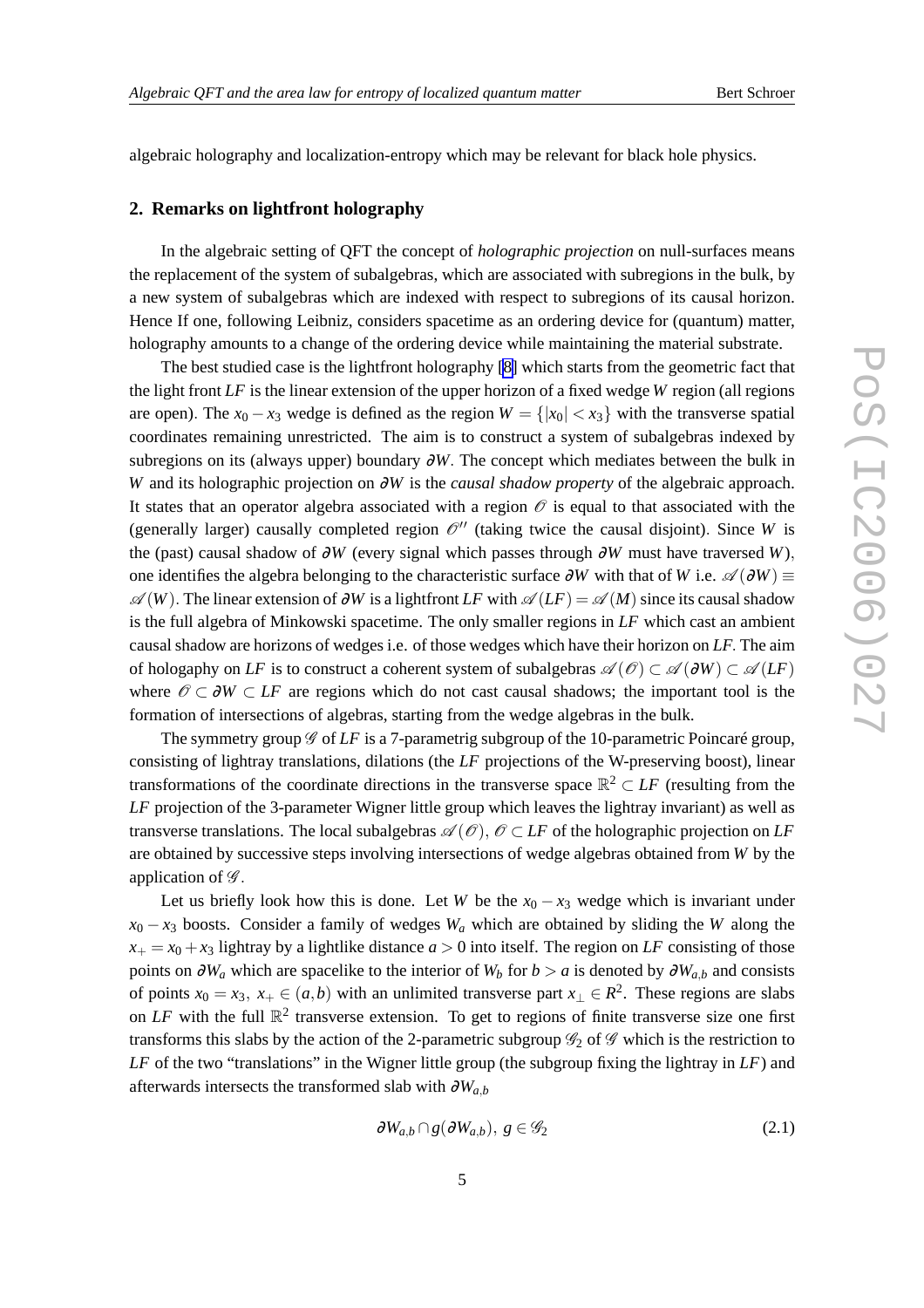By forming intersections and unions one can get to finite convex regions  $\mathcal O$  of a more general shape. An alternative method for obtaining holographically projected compactly localized subalgebras  $\mathscr{A}(\mathscr{O}), \mathscr{O} \subset LF$ , which does not make use of transverse symmetries, consists in intersecting A (∂*Wa*) with suitable algebras in the bulk which are localized in a tubular neighborhood of O [\[9\]](#page-10-0).

The main problem is now to show the nontriviality of the algebras associated to those regions. Since any region on <sup>∂</sup>*W* which does not extend to infinity in the *x*<sup>+</sup> lightray direction also does not cast any causal shadow, we cannot base the nontriviality of algebras  $A(\partial W_{a,b})$  on the causal shadow property. If this intersected algebra would be trivial (i.e. consist of multiples of the identity), the idea of holographic projections would be useless.

It has been customary to add structural properties concerning intersections to the list of algebraic requirements if they can be established in the algebraic reformulation of free fields. Since one knows very little about the existence of interacting QFT, this is a reasonable procedure. It is interesting to note that very recently nontriviality proofs for algebraic intersection of wedge algebras of special interacting models have been found which led to the first existence proofs of the associated 2-dim. QFT models [[12\]](#page-10-0). These wedge algebras have generators with rather simple vacuum polarization properties [\[11](#page-10-0)].

Returning to free fields it is well-known that a nontrivial system of localized operator algebras  $\mathscr{A}(\mathscr{O}), \mathscr{O} \subset L\mathscr{F}$  exists [\[13](#page-10-0)]; in fact these algebras on LF have simple pointlike generators  $A_{LF}$ which are identical to the fields which appeared in the "lightcone quantization" (or  $p \rightarrow \infty$  frame) formalism

$$
A_{LF}(x_+,x_\perp) = \frac{1}{(2\pi)^{3/2}} \int \left( e^{i(p_-(\theta)x_+} a^*(\theta, p_\perp) \frac{d\theta}{2} dp_\perp + h.c. \right), \ p_-(\theta) = me^{\theta} \tag{2.2}
$$

$$
\left\langle \partial_{x_+} A_{LF}(x_+,x_\perp) \partial_{x'\perp} A_{LF}(x'_+,x'_\perp) \right\rangle \simeq \frac{1}{(x_+-x'_++i\epsilon)^2} \cdot \delta(x_\perp - x'_\perp)
$$

$$
\left[ \partial_{x_+} A_{LF}(x_+,x_\perp), \partial_{x'\perp} A_{LF}(x'_+,x'_\perp) \right] \simeq \delta'(x_+-x'_+)\delta(x_+-x'_\perp)
$$

Here all unimportant constants are left out and the derivative is used in order to avoid the technicalities related to infrared aspects of logarithmic zero mass correlations. The *ALF* field is different from the original free field; the only physical purpose of this auxiliary field is to generate the system of local operator algebras on *LF*. The operator algebras  $\mathscr{A}(\mathscr{O}) \subset \mathscr{A}(LF)$  are constructed by first smearing  $A_{LF}$  with  $\mathcal{O}$ -localized testfunctions on LF and then passing to generating bounded operators of  $\mathscr{A}(\mathscr{O})$  using the Weyl exponentiation [\[13](#page-10-0)]; the construction is completely analogous to the way one passes from free fields to their associated spacetime localized operator algebras with the only difference being that the Minkowski spacetime is replaced by *LF*.

The factorization of the  $A_{LF}$  correlation into a lightlike and a transverse part reveals two important properties. The transverse quantum mechanical delta function shows that there are no transverse vacuum fluctuation. All vacuum fluctuations have been compressed into the lightlike direction with the result of an increase of lightlike symmetry. Whereas the lightray translation was part of the original Poincaré symmetry and the dilation on *LF* results from the *W*-preserving boost, the chiral rotation (which together with the translation and the dilation generate the Moebius group) is a new symmetry.

These observations pose the question whether absence of transverse vacuum fluctuations and the appearance of chiral symmetries in the lightray direction are general properties of holographic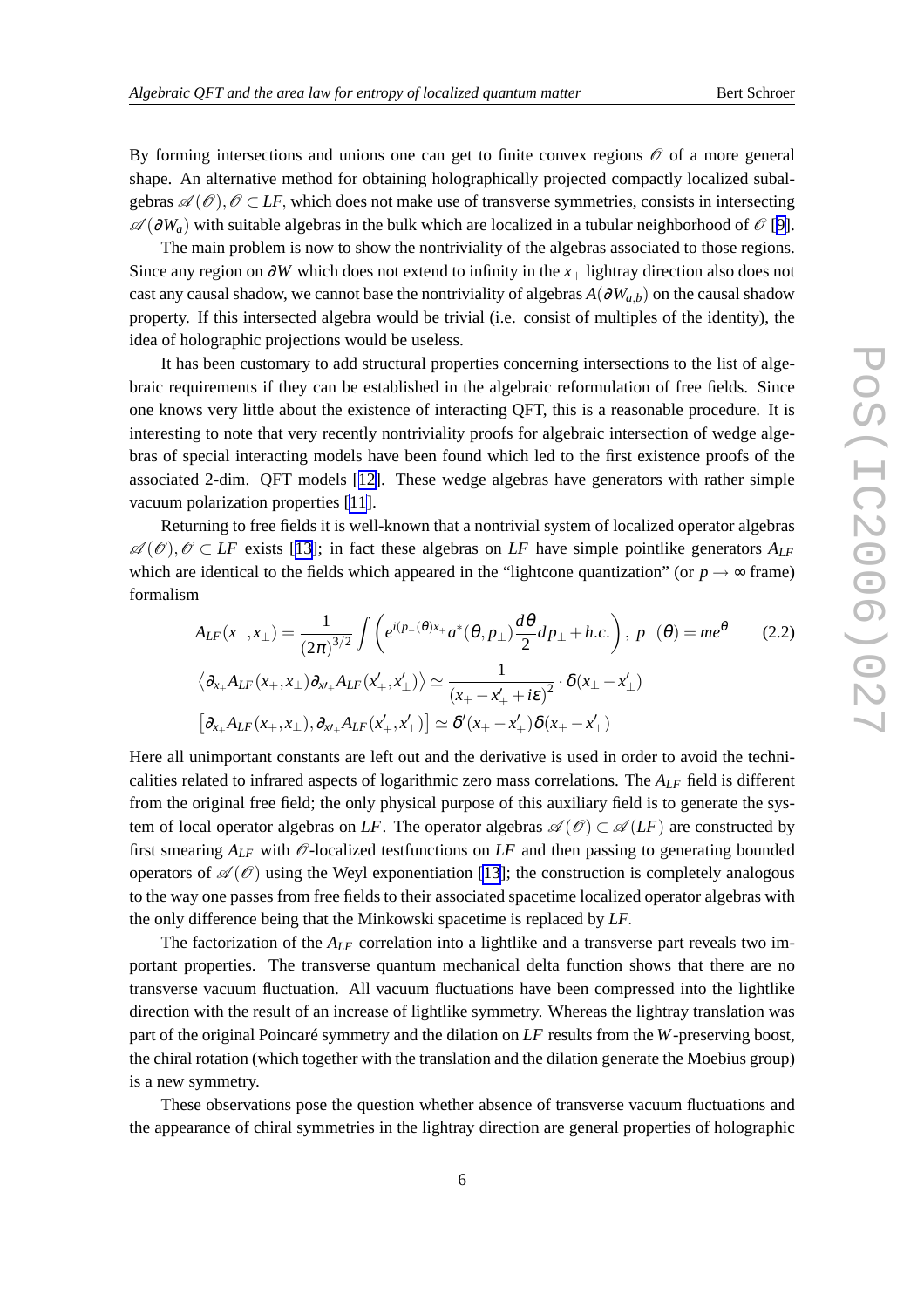lightfront projection. The appearance of stronger short-distance singularity in the presence of interactions prevents a direct definition of *ALF* fields via restriction of bulk fields to *LF*, and one is forced to follow the afore-mentioned more abstract algebraic path. One of the "magic" aspects of the algebraic approach is that certain positions of operator algebras relative to each other (acting in the same Hilbert space) may lead to additional geometric symmetries. For the case at hand it is the fact that the algebras  $\mathscr{A}(\partial W_a)$ ,  $\mathscr{A}(\partial W_b)$  and their relative commutant  $\mathscr{A}(\partial W_{a,b})$  define a *standard modular inclusion* and that this property characterizes chiral theories [\[14\]](#page-10-0). The existence of a vacuum-preserving unitary implementation of the rotation on the compactified lightray in the general setting is a consequence of the algebraic properties of the *LF* holography.

The chiral part of the *ALF* correlation function admits a much larger unitarily implemented symmetry group namely the diffeomorphism group of the circle. The transformations beyond the Moebius group do not leave the vacuum invariant and hence are not Wigner symmetries. It is not clear whether this  $Diff(S^1)$  also exists in the interacting case. The standard argument for its validity is based on the existence of an energy-momentum tensor and unlike chiral theories which originate from two-dimensional conformal theories, this argument is not available for chiral theories associated with holographic projections. As the vacuum preserving chiral rotation results from algebraic properties of the holographic projection, it is conceivable that one finds also operator-algebra properties which lead to the higher diffeomorphism symmetries. An extension to local diffeomorphisms would be very much in the spirit of the new setting of QFT based on the implementation of local covariance [\[6\]](#page-10-0). Note that the unitary implementers of symmetries which originate from holography are also well-defind in the bulk theory since they act in the same Hilbert space; however their action on the bulk is not geometric, i.e. they are not symmetries in the sense of the Noether theorem of the bulk.

The important aspect of holography is the *absence of transverse vacuum polarization*. This is a consequence of the fact that the lightlike translation, different from space- or time- like translations, fulfills two properties simultaneously: its generator has positive spectrum and the lightlike translation fulfills a cluster property for large lightlike distances. Let  $\mathcal{O}_i$ ,  $i = 1, 2$  be two regions on *LF* whose transverse projections do not overlap i.e.  $(\mathscr{O}_1)$ <sub>⊥</sub>  $\cap$   $(\mathscr{O}_2)$ <sub>⊥</sub> = 0, then the following factorization holds<sup>1</sup>

$$
\langle \Omega | AB | \Omega \rangle = \langle \Omega | A | \Omega \rangle \langle \Omega | \mathcal{B} | \Omega \rangle, A \in \mathcal{A}(\mathcal{O}_1), B \in \mathcal{A}(\mathcal{O}_2)
$$
 (2.3)

Note that since the regions are open, this factorization even holds in case the two regions touch on their boundaries. In view of the fact that this never happens in the bulk, this is quite surprising; in fact the simplification in terms of vacuum fluctuations is the main raison d'être for holography in the sense of the present work. We remind the reader that even for a finite spacelike separation of two localization regions in the bulk there can be no factorization on the vacuum vector  $\Omega$ ; in order to construct state vectors which lead to tensor-factorization in the bulk one has to invoke the *split property* which is known to break down in the case that the two regions touch [[2](#page-10-0)].

It is precisely this absence of transverse vacuum polarization in the holographic projection which simplifies the description of thermal manifestations of localization. It compresses the vacuum fluctuations into the lightlike direction and the relevant Hamiltonian for the thermal properties

<sup>&</sup>lt;sup>1</sup>Locality in both directions shows that the lightlike translates  $\langle \Omega | A U(a) B | \Omega \rangle$  are boundary values of entire functions and the cluster property together with Liouville's theorem gives the factorization [\[13](#page-10-0)].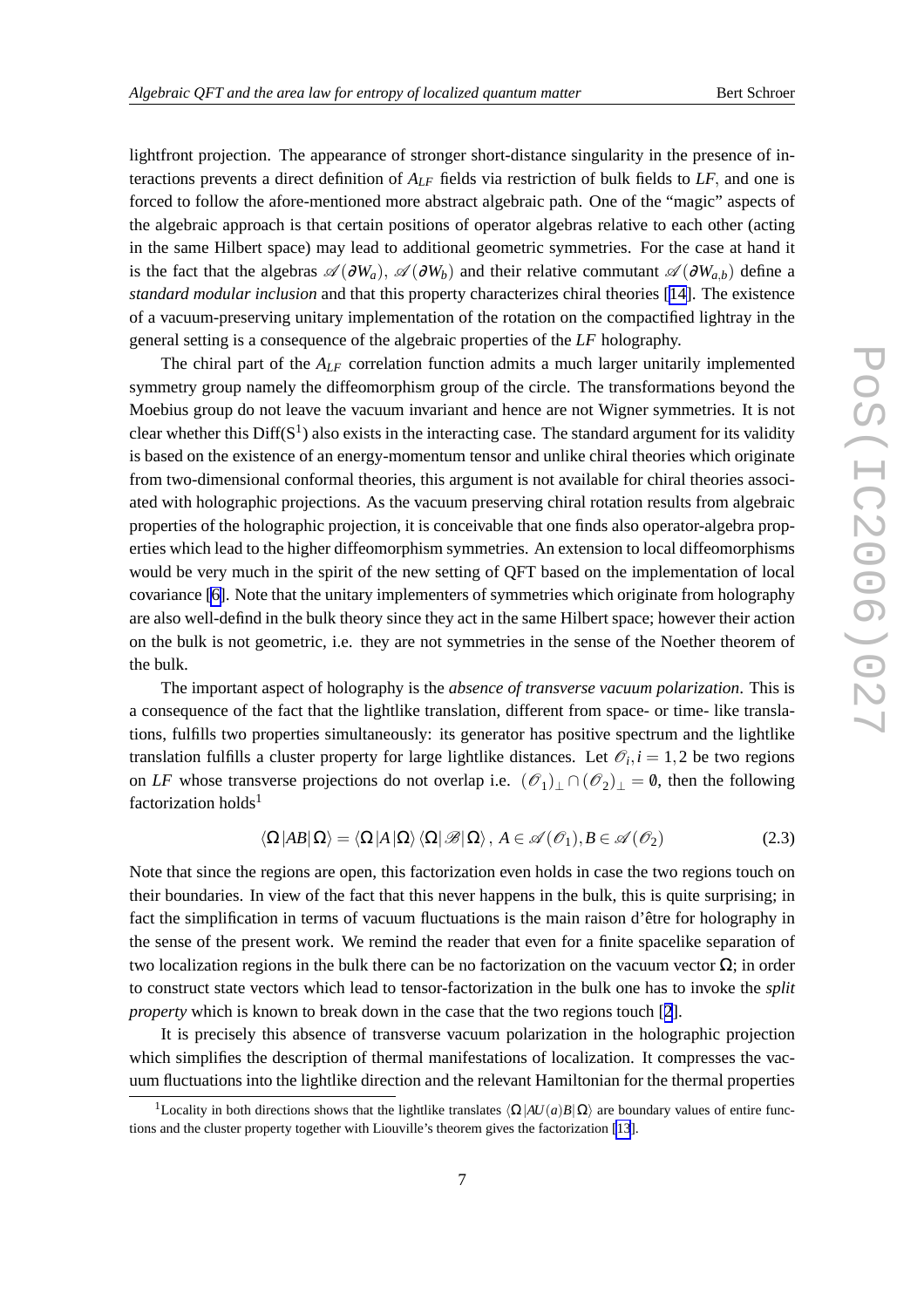of localization is the lightlike dilation generator which leaves ∂*W* invariant and whose properties can be studied by methods of chiral QFT. The transverse decoupling implies transverse additivity of extensive quantities and hence imposes an area proportionality on entropy and energy caused by the vacuum fluctuations on the horizon in the lightray direction at the  $x_{+} = 0$  boundary of  $\partial W$ . Since one expects this area density to diverge in the limit of a sharp  $x_{+} = 0$  boundary, the strategy will be to introduce an "attenuation length"  $\varepsilon$  for the vacuum fluctuations and then study the limiting behavior for  $\varepsilon \to 0$ .

The computation of the leading  $\varepsilon$ -divergence is based on a theorem [\[8\]](#page-10-0) which states that a chiral system in a vacuum state  $\Omega$ , localized on a halfline  $\mathbb{R}_+$ , can be unitarily mapped to the full chiral algebra on R in a KMS thermal state  $\Omega_{2\pi}$  at temperature  $2\pi$ 

$$
(\mathscr{A}(\mathbb{R}_{+}),\Omega)\simeq(\mathscr{A}(\mathbb{R}),\Omega_{2\pi})
$$
\n(2.4)

with the unitary equivalence being given in terms of a conformal map which intertwines the dilation of the  $\mathbb{R}_+$ -restricted system with the translation of the unrestricted KMS thermal system. This "inverse Unruh effect" for chiral theories (i.e. a heat bath system is interpreted as a spacetimerestricted vacuum system) is the key to the calculation of localization-entropy. Using the standard wisdom of statistical mechanics we would conjecture that the entropy diverges proportional to the length as  $l \cdot s_{2\pi}$  where  $s_{2\pi}$  is the density per length. The conformal equivalence map intertwines the translation of the heat bath system with the dilation of the localized system so that the size *l* is transformed into  $\varepsilon$  according to  $\varepsilon = e^{-l}$  and the area density of the equivalent dilational system on the half-space behaves as

$$
s_{area} = |\ln \varepsilon| s_{2\pi} + finite, \ \varepsilon \to 0
$$

The correctness of this idea can be checked by approximating the linear system by a sequence of finite systems using an "invariant" box approximation [\[8\]](#page-10-0) in which the divergent partition function of the translative system is approximated by a sequence of rotational system in the limit of infinite temperature (interpreted as an infinite radius whose size is related to *l*) associated with the partition function of the Virasoro generator *L*0. The calculation can be completed by the use of the chiral temperature duality for the partition function of  $\hat{L}_0 = L_0 - \frac{c}{24}$  where the *c* is the Virasoro constant. It is precisely this shift in *L*<sup>0</sup> which gives the divergent *l* factor and identifies the constant according to  $s_{2\pi} = \frac{c}{12}$  [\[8\]](#page-10-0).

As mentioned before chiral theories which originate from the chiral decomposition of conformal two-dimensional theories come with an energy momentum tensor whose strength defines the Virasoro constant *c*, but this is not necessarily the case for Moebius covariant chiral theories which arise in holographic lightfront projection. The fact that the vacuum shift to  $\hat{L}_0$  which is necessary for the formulation of temperature duality also leads to the expected large *l* behavior may be taken as an indication that the Virasoro structure continues to hold for chiral theories which are associated with holographic projections. At the same time it gives an apparently new thermal interpretation to the Virasoro constant *c* in terms of properties of a lightlike thermal system at KMS temperature  $2\pi$ . This "inverse Unruh effect" in combination with the simplification from the holographic projection makes localization-entropy a really useful concept.

It is an interesting question to what extend such entropy considerations apply to other nullsurfaces in Minkowski spacetime as e.g. the upper horizon of double cones which are conformally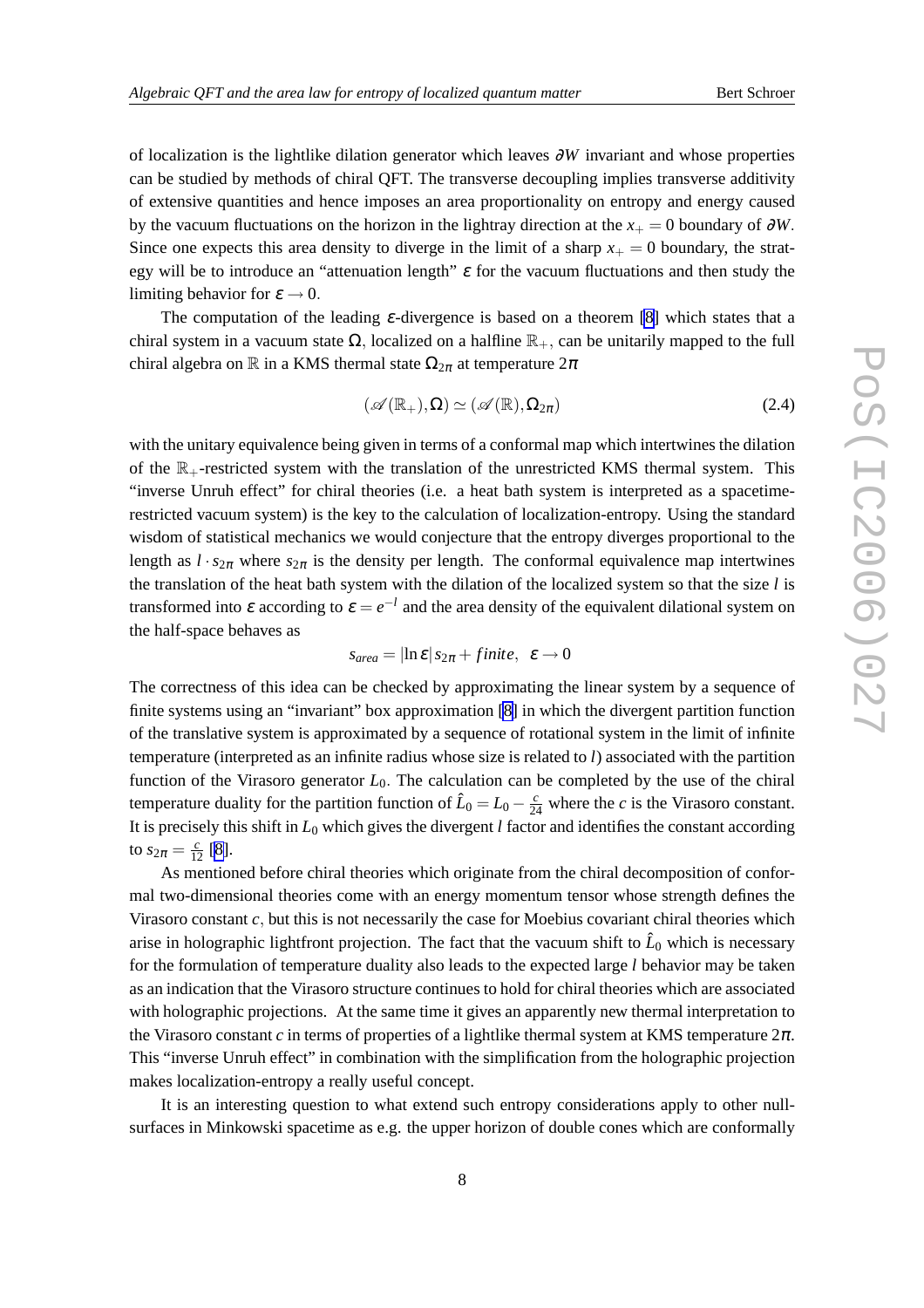equivalent to wedges. Since the thermal phenomenon under consideration is caused by vacuum fluctuations near the boundary, one expects that the localization-entropy has an area behavior with the same leading <sup>ε</sup>-divergence. Whereas for conformally invariant bulk theories one can use the global conformal equivalence of the wedge with a double cone, there are presently no results for massive theories on null-surfaces of double cones. Such null-surfaces are quite interesting because the geometry in the limit of large double cones is expected to make contact with the classical Bondi-Metzner-Sachs symmetry. Whereas the quantum symmetries of holography are always defined through their unitaries in the full Hilbert space, the classical BMS symmetry is only defined as an asymptotic transformation.

The difference to previous entropy calculations based on counting eigenstates of the standard time translation Hamiltonian [\[15](#page-10-0)] (after modifying the local model by a momentum space cutoff) is that those calculations do not reveal the local origin of the of the area proportionality. There are general reasons which cast serious doubts on global calculations of vacuum entropy and energy [[16\]](#page-10-0) which count the contribution from the occupation of globalized energy using the standard time translation Hamiltonian and using a cutoff in momentum space. Such calculations violate the recently formulated principle of local covariance of QFT in curved spacetime [[6](#page-10-0)]. The present calculation does better on this issue, since the Hamiltonian is the same as the one responsible for the Hawking-Unruh effect i.e. adapted to the invariance of the localization region and its horizon. In addition the theory is not modified by momentum space cutoffs; one rather looks at a family of localization entropies for the holographically projected matter with a fuzzy boundary of lightlike extension  $\varepsilon$  at the edge of the horizon which is interpreted as an attenuation length. In particular this approach shows that the rather universal behavior of vacuum polarization clouds near boundaries should not to be blamed on the ultraviolet behavior of particular pointlike fields, but is rather a generic physical consequence of the principle of causal localizability. Localized operator algebras are von Neumann factor algebras of hyperfinite type  $III<sub>1</sub>$ ; this unique operator algebra (modulo isomorphisms) which peculiar properties (related to localization and thermal aspects) which easily escape the quantum mechanical intuition since the algebras one meets in QM at zero temperature are of type I [[17\]](#page-10-0). Some of the problems black hole physics seems to have with the foundations of QT may find their explanation in these peculiarities.

It has been known for some time that curved spacetimes with a bifurcated Killing horizon (bKh) is analogous to wedges in Minkowski spacetime. A presentation in the setting of operator algebras in curved space time in a form which is most suitable for the calculation of localizationentropy has been given in [[9](#page-10-0)], following prior work in [\[18](#page-10-0)][\[19](#page-10-0)]. The main difference to the Minkowski situation is that at the beginning one only has a Killing symmetry together with some assumptions about the way it acts geometrically which guaranty the existence of a bKh. As an analog for the vacuum state one needs a state vector  $\Omega$  which is invariant under the action of the Killing symmetry. For the Schwarzschild-Kruskal black-hole spacetime this would be the Hartle-Hawking state [[7](#page-10-0)]. This Killing symmetry is analogous to the wedge-preserving L-boost and its projection onto the bKh is the candidate for a dilation. It comes as quite as a surprise that it is possible to extend this symmetry to a full Moebius group, including a positive energy lightlike translation [\[9\]](#page-10-0). Again the implementing unitary operators are defined on the whole Hilbert space, but their geometric action as a Moebius symmetry is restricted to the horizon. The definition of the net of algebras on the horizon is similar to the Minkowski case in that the wedge regions *W*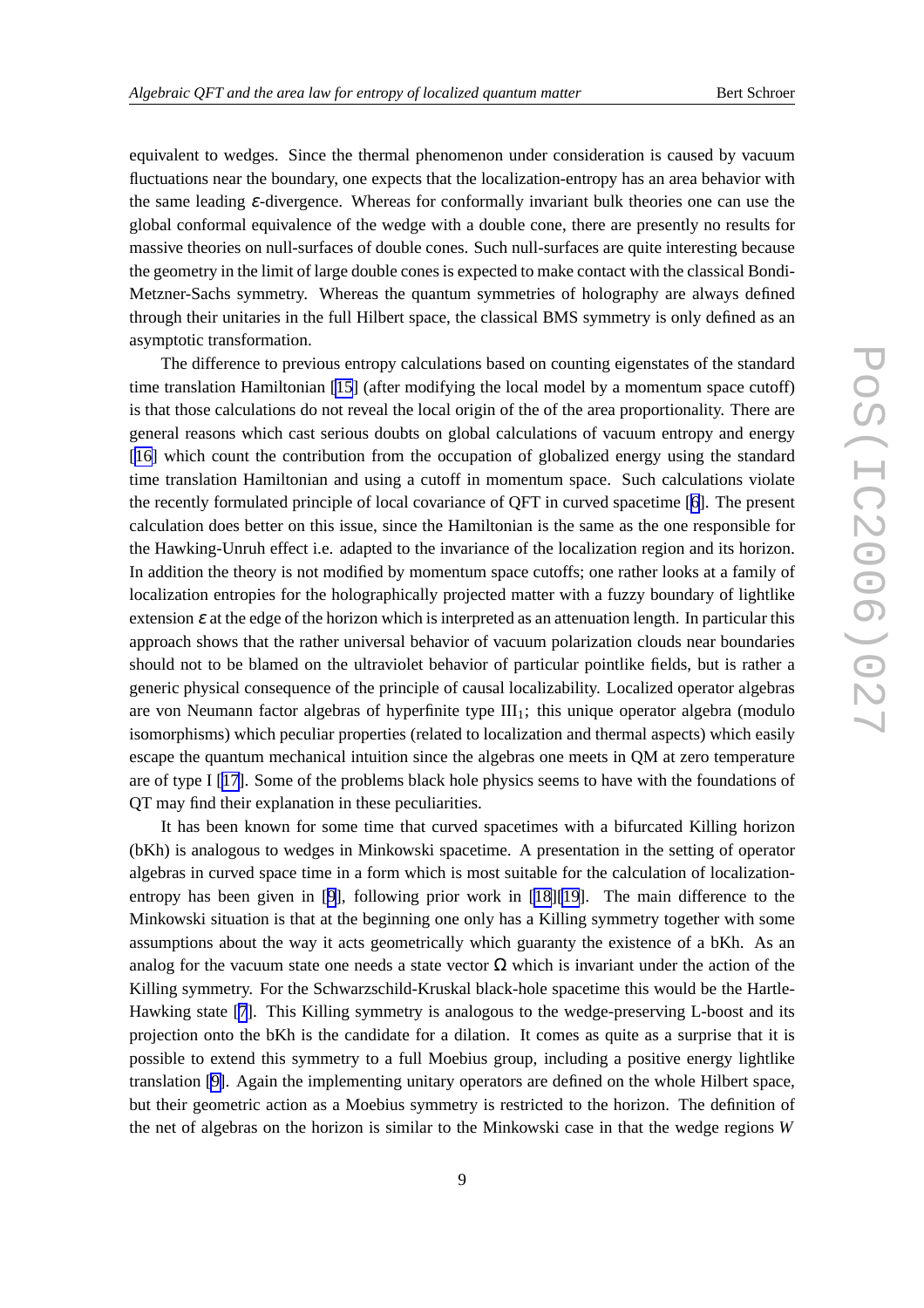possess a bKh analog; instead of the Wigner little group (which was used to resolve the transverse locality structure on  $\partial W_{a,b}$ ) one intersects  $\mathscr{A}(\partial W_{a,b})$  with bulk algebras whose localization region contains the subregion of <sup>∂</sup>*Wab* with a specified transverse extension (tubular neighborhoods). The subtle part of is the construction of the positive energy translation from algebraic properties of the bKh holography. For this and other related details we refer to [[9\]](#page-10-0) which is the most authoritative account of this matter. Having arrived at a chiral Moebius symmetry on the horizon, the calculation of localization-entropy is analogous and leads also to the logarithmic divergence in terms of a length scale which is adjusted to dilations.

Equating this entropy density with Bekenstein's classical area density relates the attenuation size  $\varepsilon$  of the vacuum polarization cloud to the Planck length. The present purely structural approach does not resolve the question whether different content of bulk matter gives different c-values and which c-values are belonging to which bulk matter. But in case that the holographically projected matter does admit more than one value of *c* this could lead to a problematization with the matterindependent pure gravity-based Bekenstein density which is usually interpreted as including the contribution coming from quantum matter. In view of the fact that the state of black hole radiation of a collapsing star [[20](#page-10-0)][[21\]](#page-10-0) is not really an equilibrium state, the recent operator algebra concept of an *entropy flux* [[22\]](#page-10-0) for stationary states which are not equilibrium states may be more appropriate.

Finally it is important to stress that the notion of holography which is in widespread use in the literature (originally introduced by 't Hooft) is not the same as the one in the present work. The main difference is that the former is thought of as leading to a complete holographic image from which the full bulk theory can be recovered. Such an invertible "duality" relation between bulk and its holographic image, if possible at all, is expected to arise from the still elusive quantum gravity and serves as a postulate whose consequences are to be studied. The present notion of holography onto null-surfaces lacks this uniqueness of inversion. For example it is not possible to reconstruct the localization structure within a wedge *W* solely from that of its horizon ∂*W*, the reconstruction is limited to those semi-infinite regions which arise as a causal shadow from regions on  $\partial W$ ; the finer substructure e.g. the double cone algebras inside the *W* bulk are certainly not reconstructible only from subalgebras on ∂*W*. Adding the knowledge about actions of Poincaré transformations outside the 7-parametric subgroup  $\mathscr G$  of *LF* (e.g. a lightlike translation moving outside of *LF*) the full net of bulk algebras and their pointlike generators may be recovered. Since in the presence of interactions there is no direct local connection between bulk fields and holographic generators, the intervention of operator algebras is an essential aspect of holography of interacting systems. Apart from the structural results used in the present work, the theory of operator algebras as one needs it the physical setting is very much in its infancy and there is presently no good intuitive understanding of how geometric-physical properties in spacetime are related to the positioning of isomorphic copies of the hyperfinite type  $III_1$  factor algebra in a common Hilbert space, although it can be shown that any QFT in Minkowski spacetime, including its Poincaré symmetries, can be encoded in this way [[23](#page-10-0)].

The relation of the conjectured quantum gravitational holography on null-surfaces to the one in this paper is similar to that of the conjectured Maldacena [\[24](#page-10-0)] to Rehren's algebraic AdS-CFT correspondence [\[25](#page-10-0)]. The full invertibility (which justifies the use of the word correspondence) of Rehren's algebraic correspondence results from the exceptional fact that the causal shadows cast by the regions in a conformal brane boundary lead to a complete net of algebras in AdS (related to